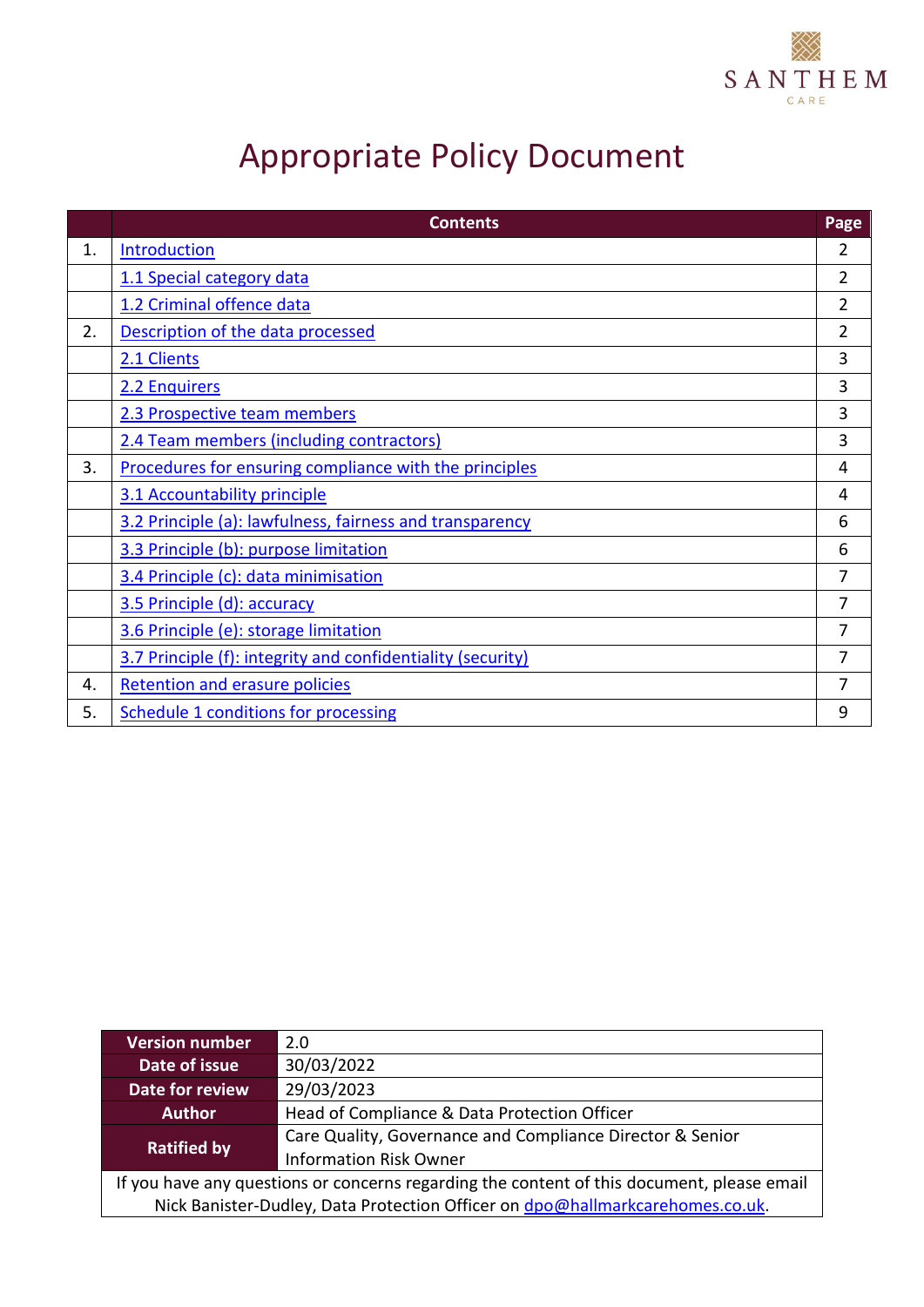

#### <span id="page-1-0"></span>**1. Introduction**

The Data Protection Act 2018 (DPA 2018) outlines the requirement for an Appropriate Policy Document (APD) to be in place when processing special category and criminal offence data under certain specified conditions.

Almost all of the substantial public interest conditions in Schedule 1, Part 2 of the DPA 2018, plus the condition for processing employment, social security and social protection data, require us to have an APD in place. (in line with Schedule 1 paragraphs  $1(1)(b)$  and 5).

This document demonstrates that the processing of special category and criminal offence data based on these specific Schedule 1 conditions is compliant with the requirements of the UK General Data Protection Regulation (UK GDPR) Article 5 principles. It also outlines our retention policies with respect to this data.

#### <span id="page-1-1"></span>**1.1 Special category data**

Article 9 of the UK GDPR defines special category data as:

- personal data revealing racial or ethnic origin;
- personal data revealing political opinions;
- personal data revealing religious or philosophical beliefs;
- personal data revealing trade union membership;
- genetic data;
- biometric data (where used for identification purposes);
- data concerning health;
- data concerning a person's sex life; and
- data concerning a person's sexual orientation.

#### <span id="page-1-2"></span>**1.2 Criminal offence data**

Article 10 of the UK GDPR applies to personal data relating to criminal convictions and offences. To process criminal offence data, organisations must either:

- process the data in an official capacity; or
- meet a specific condition in Schedule 1 of the Data Protection Act 2018 and comply with the additional safeguards set out in that Act.

#### <span id="page-1-3"></span>**2. Description of the data processed**

Santhem Care processes special category data relating to:

- Clients
- Enquirers
- Prospective team members
- Team members including contractors

We also process criminal offence data regarding our team members and internal contractors.

2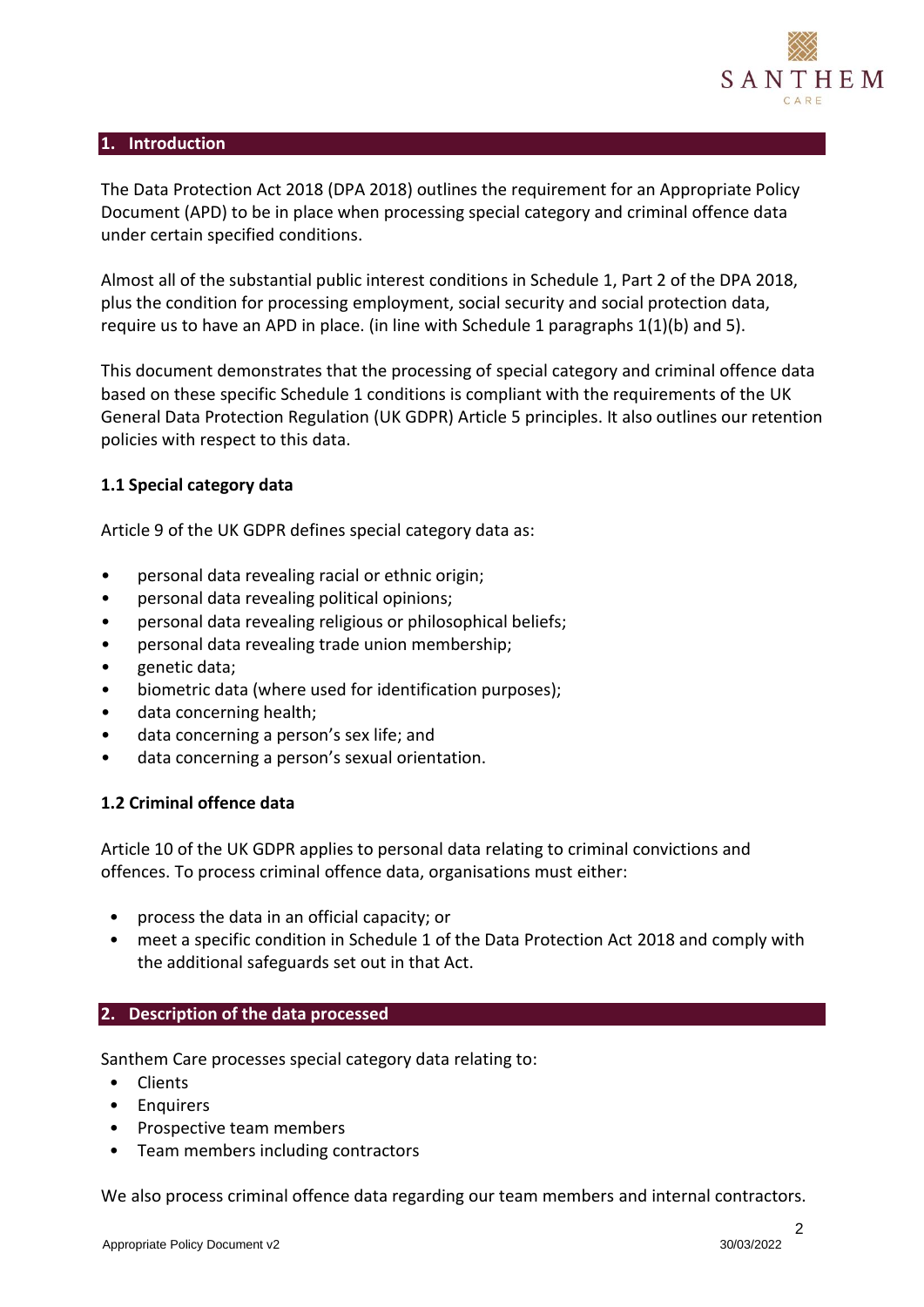

As required by Article 30 of the UK GDPR, Santhem Care maintains a record of our processing activities. This is reviewed annually as a minimum, or sooner if we have changed our processing activities.

Data subjects are informed of our processing activities via privacy notices/policies:

- The Privacy Notice for current team members can be accessed via the QCS system.
- The Privacy Policy for all other data subjects (including prospective team members, residents, relatives, supporters, friends, suppliers, website visitors and enquirers), can be accessed via our website.

## <span id="page-2-0"></span>**2.1 Clients**

Santhem Care supports clients with personal care, in their own homes. This is an activity regulated by the Care Quality Commission (CQC). In order to provide this service, in line with regulatory requirements, we process health and medical data. This data may be shared with regulatory bodies such as the CQC, CIW, safeguarding teams and local authorities, as well as other health and social care professionals. We will also process data relating to any injury sustained on our premises in line with legal requirements.

We also process health data to maintain oversight of business operations and for the purposes of due diligence, as well as to maintain contracts with residents and the relevant funding authorities.

# <span id="page-2-1"></span>**2.2 Enquirers**

We process health data regarding enquirers, if they are also prospective clients. This is processed in line with health and social care legislation in England, so that we can determine whether our care services can meet your needs.

#### <span id="page-2-2"></span>**2.3 Prospective team members**

We process the special category data about our prospective team members that is necessary to fulfil our legal and contractual obligations as an employer/business. Each prospective team member completes a medical questionnaire, which helps us assess the support we need to offer in terms of their health or disabilities. Information on race and ethnicity is collected to monitor diversity within the organisation. We also collect data relating to a team member's right to work in the UK, in order to meet the relevant legislation.

In order to meet the relevant health and social care legislation, we conduct Disclosure and Barring Service (DBS) checks to get details on any criminal convictions.

#### <span id="page-2-3"></span>**2.4 Team members (including contractors)**

We process the special category data about our team members, contractors and volunteers that is necessary to fulfil our legal and contractual obligations as an employer/business. Each team member completes a medical questionnaire, which helps us assess the support we need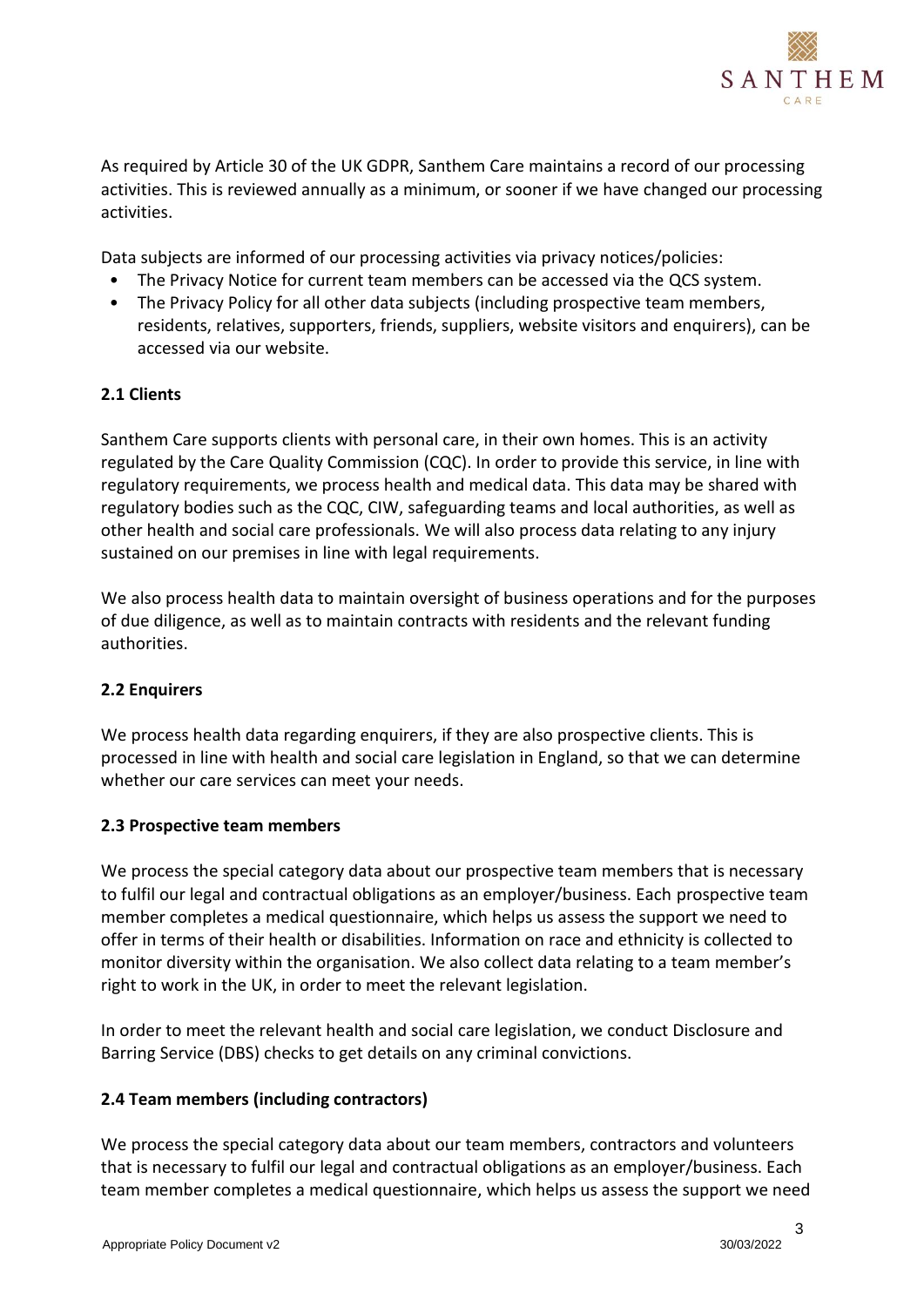

to offer in terms of their health or disabilities. Health information is also retained to meet our legal obligations in respect of team member's fitness to return to work after absence due to sickness, as well as entitlement to state benefits. Information on race, ethnicity and sexual orientation is collected to monitor diversity within the organisation. We also collect data relating to a team member's right to work in the UK, in order to meet the relevant legislation. We share this data with relevant government departments and regulators, as well as insurers and legal professionals.

We will also process data relating to any injury sustained on our premises in line with legal requirements. We share this data with relevant government departments and regulators, as well as insurers and legal professionals.

We also process health data to maintain oversight of business operations and for the purposes of due diligence

We also collect details of whether a team member belongs to a trade union. This is only shared with us, by team members, as part of formal human resource processes.

Due to the ongoing COVID-19 pandemic, we are also processing further health data concerning team members i.e. the details and result of their COVID-19 test. We also process team members' (temperatures and health information (in respect of COVID-19 exposure and symptoms).

In order to meet the relevant health and social care legislation, we conduct Disclosure and Barring Service (DBS) checks to get details on any criminal convictions.

#### <span id="page-3-0"></span>**3. Procedures for ensuring compliance with the principles**

The points below briefly explain how Santhem Care processes special category and criminal offence data in compliance with the principles of the UK GDPR.

#### <span id="page-3-1"></span>**3.1 Accountability principle**

As required by the UK GDPR and DPA 2018, Santhem Care has a Data Protection Officer (DPO). The DPO is registered with the Information Commissioner's Office (ICO).

The DPO highlights any key data protection risks at the quarterly Risk Management Group meeting. The DPO submits a detailed report to this Group, quarterly.

We will also complete the NHS Data Security and Protection Toolkit self-assessment annually.

#### **3.1.1 Do we maintain appropriate documentation of our processing activities?**

A record of processing is maintained and updated when there are changes to our processing activities. The relevant privacy notices are then changed in light of this. In addition to this, we also maintain a number of data protection logs:

• Legitimate interest assessment log

4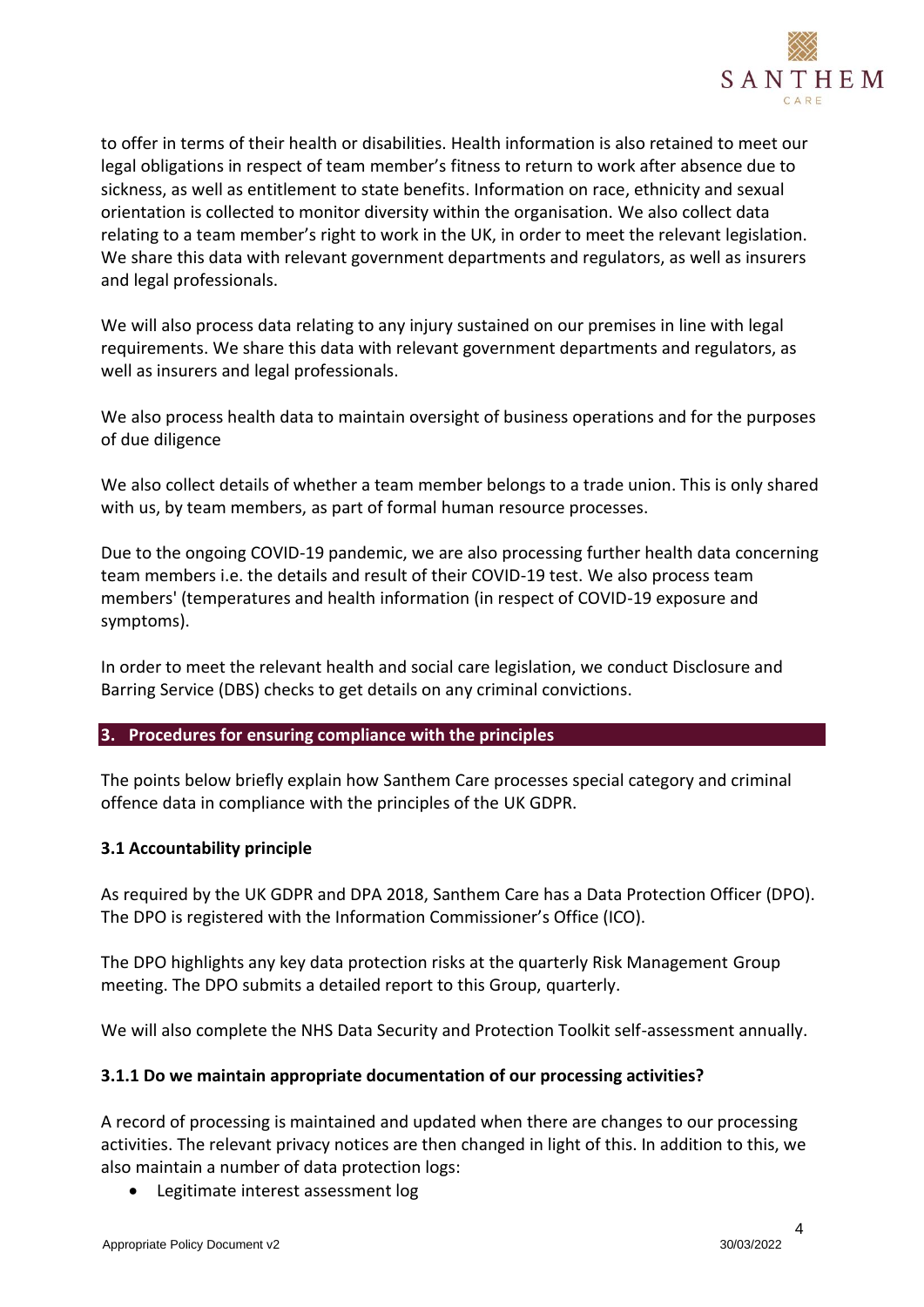

- A log recording changes to the record of processing
- Record of decisions log
- Data privacy impact assessment log
- Data processing agreement log
- Freedom of Information request log
- Record request log
- Personal data breach log
- Subject access request log

#### **3.1.2 Do we have appropriate data protection policies?**

We have a number of data protection policies:

- Bring your own device (BYOD) policy
- CCTV policy
- Consent for inclusion in marketing activities policies (for residents, team members and external stakeholders)
- Data and IT security policy
- Data protection/GDPR policy
- External storage and archiving policy
- Individual rights and data access policy
- Personal data breach policy
- Records management and retention policy

All are reviewed every 3 years, or sooner, if there is a change in legislation or best practice. Policies are developed by the DPO and ratified by the Senior Information Risk Owner. This role is held by the organisation's Care Quality, Governance and Compliance Director.

# **3.1.3 Do we carry out data protection impact assessments (DPIA) for uses of personal data that are likely to result in high risk to individuals' interests?**

Data controllers must conduct DPIAs ahead of high-risk processing. This requirement is detailed in our Data protection/GDPR policy. A DPIA will be conducted when we are implementing major system or business change programs involving the processing of personal data including:

- The use of new technologies (programs, systems or processes), or changing technologies (programs, systems or processes).
- Automated processing including profiling and automatic decision making.
- Large-scale processing of special categories of personal data or criminal convictions data.
- Large-scale, systematic monitoring of a publicly accessible area.

Our DPIAs will include:

- A description of the processing, its purposes and our legitimate interests, if appropriate.
- An assessment of the necessity and proportionality of the processing in relation to its purpose.
- An assessment of the risk to individuals.
- The risk mitigation measures in place and demonstration of compliance.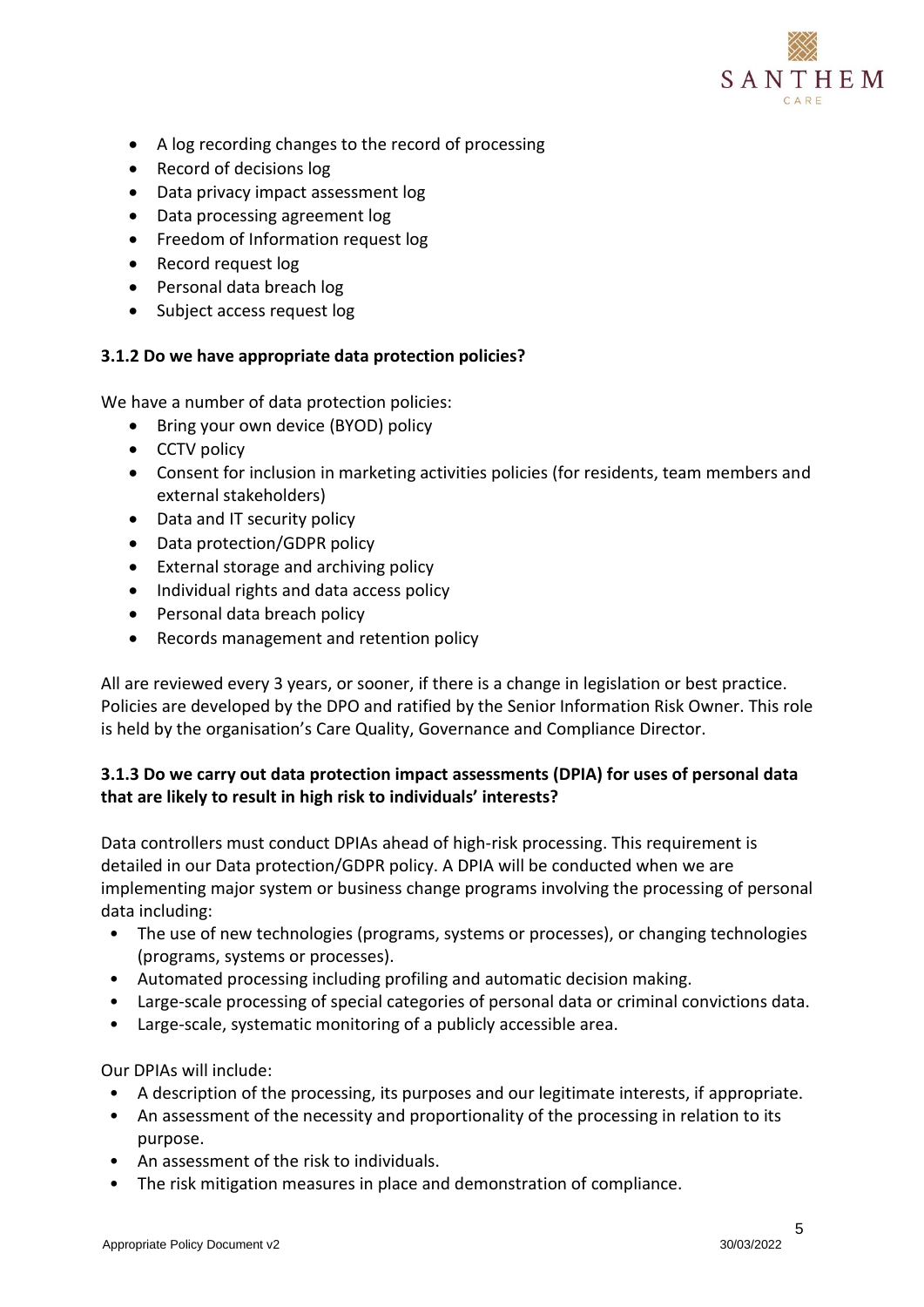

## **3.1.4 Technical and organisational measures in place to protect data.**

We have a number of technical and organisational measures in place to protect all data, including special category and criminal offence data. These are:

- A suite of data protection policies which detail company expectations on the processing, management and security of personal data. See [section 3.1](#page-3-1) for more information.
- Physical access security to buildings, rooms and cabinets containing personal data in the form of codes or locks.
- Password requirements for network and systems access.
- Email encryption system to ensure email communications containing personal data are secure.
- Antivirus and malware systems
- Annual GDPR audit to assess adherence to prescribed policies.
- Annual training (either e-learning or face to face) which provides information to team members on how to handle data securely.

#### <span id="page-5-0"></span>**3.2 Principle (a): lawfulness, fairness and transparency**

We have identified an appropriate lawful basis, and a further Schedule 1 condition, for processing special category and criminal offence data. These are detailed in [section 5](#page-8-0) of this document.

We make appropriate privacy information available with respect to the special category and criminal offence data we process:

- Privacy and fair processing notice for current team members is available on the QCS system.
- The Privacy Policy for all other data subjects (including prospective team members, residents, relatives, supporters, friends, suppliers, website visitors and enquirers), can be accessed via our website.

These notices/policies provide accurate information on when we collect the special category or criminal offence data. They detail why this data is needed and the rights that data subjects have in relation to this.

#### <span id="page-5-1"></span>**3.3 Principle (b): purpose limitation**

We have clearly identified our purpose(s) for processing special category and criminal offence data. We have included appropriate details of these purposes in our privacy information for data subjects.

If we plan to use personal data for a new purpose (other than a legal obligation or function set out in law), we will check that this is compatible with our original purpose or get specific consent for the new purpose.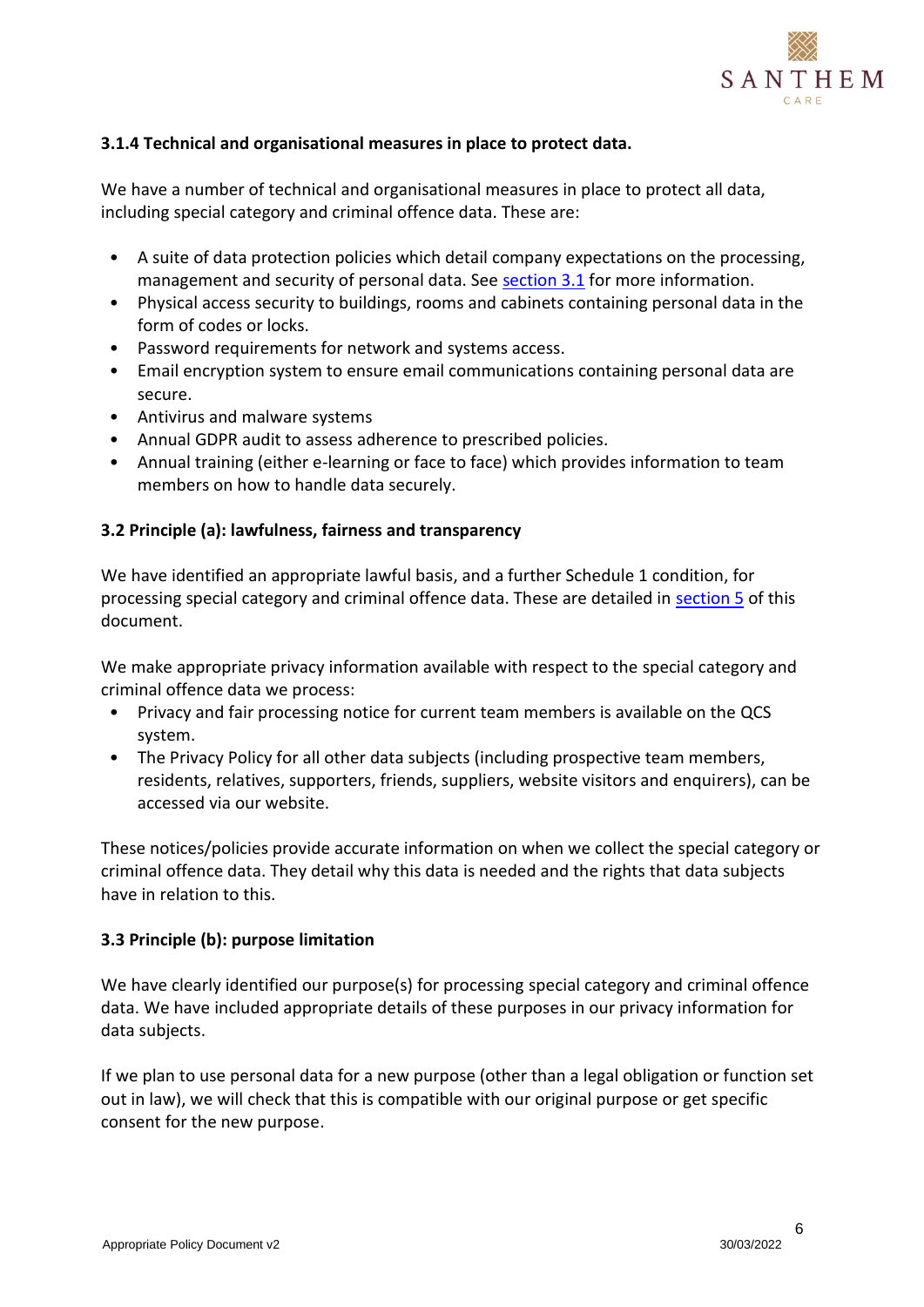

## <span id="page-6-0"></span>**3.4 Principle (c): data minimisation**

We only collect the special category or criminal offence data we actually need for our specified purposes. We have the sufficient amount of this data to ensure that we can properly fulfil the identified purposes.

#### <span id="page-6-1"></span>**3.5 Principle (d): accuracy**

Data is reviewed regularly to ensure that it is still accurate, where relevant. The frequency of this review depends on the data being processed. For example, care plan documentation is reviewed monthly and evaluated biannually (in England) or quarterly (in Wales), and criminal record checks are renewed every 3 years. Policies and procedures are in place which state the organisation's expectations with regards to maintaining the accuracy of data.

If data is inaccurate, data subjects can request that this is rectified. How data subjects can invoke their right to rectification is detailed in our Individual Rights and Data Access policy. A copy of which is available on our website. Where data has been rectified, we will keep a record of the mistake and ensure lessons are learnt following this.

## <span id="page-6-2"></span>**3.6 Principle (e): storage limitation**

The special category and criminal offence data processed by us, is detailed in our record of processing and in our Records Management and Retention policy. Retention timescales are determined based on our legal obligations, as well as our interests and needs as a business. Where possible, we aim to mirror our retention timescales with those of NHS England.

Our Records Management and Retention policy also details how data should be archived and disposed of, when the retention timescale has passed. Spot checks of these processes are conducted by the DPO as part of their annual GDPR audit.

#### <span id="page-6-3"></span>**3.7 Principle (f): integrity and confidentiality (security)**

We have appropriate policies, procedures, and technical and organisational measures, to protect electronic and hard copy information. These are reviewed regularly and assessed as part of the annual GDPR audit conducted by the DPO.

A DPIA will be conducted when we are implementing major system or business change programs, involving the processing of personal data. DPIAs include an assessment of the risks to individuals and the risk mitigation measures in place.

#### <span id="page-6-4"></span>**4. Retention and erasure policies**

Our retention timescales are detail in our retention schedule, which is included in our Records Management and Retention policy and record of processing.

Special category data is retained for:

• Clients: 7 years after death or from ending a care contract with us. We hold data relating to

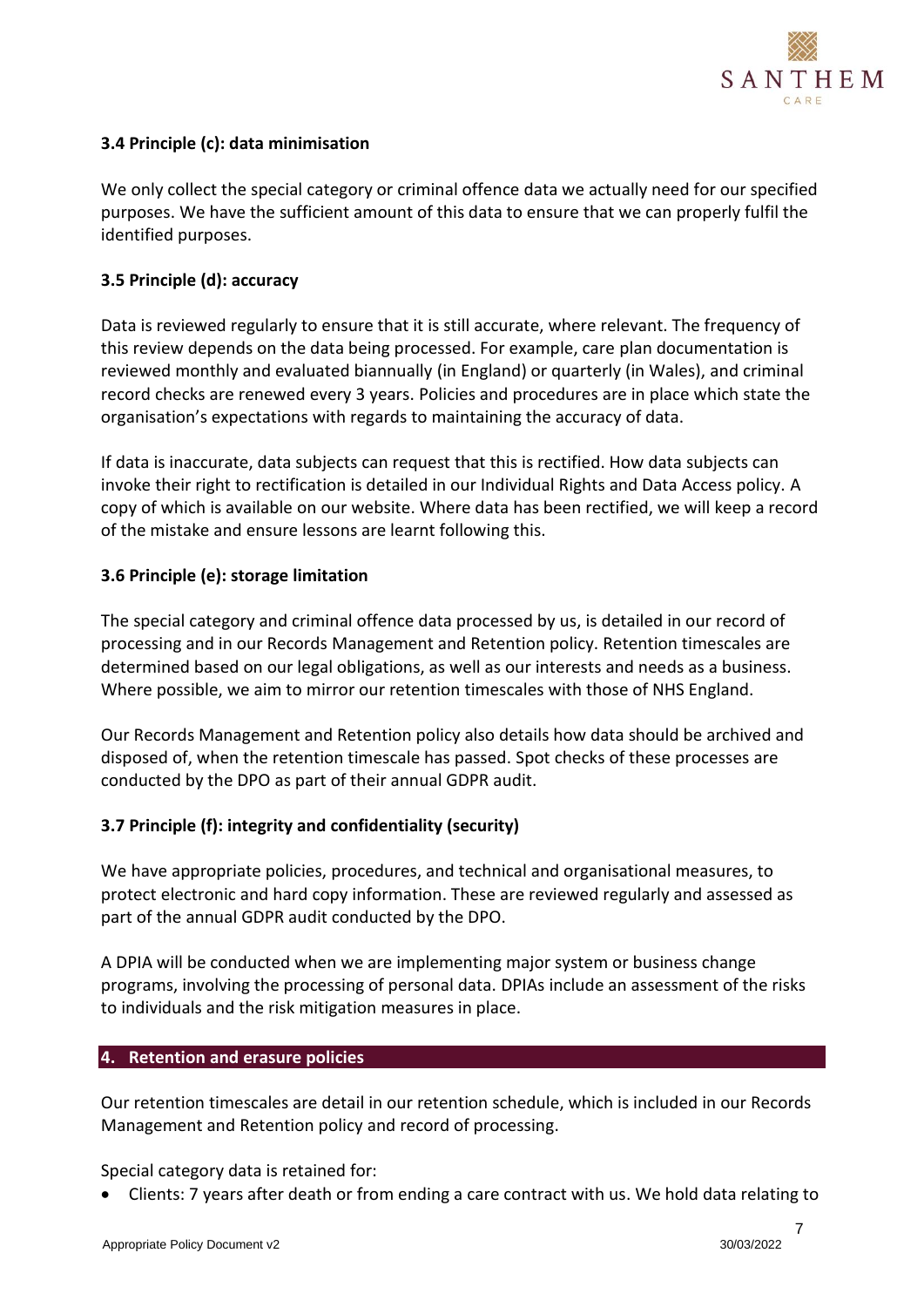

non-serious accidents for 10 years and 20 years for serious accidents.

- Team members (including contractors and volunteers): 7 years after our employment contract, volunteer agreement or contractor agreement has ended. In respect of dermatitis risk assessments or annual skin surveillance, these are retained for 40 years from the date of the screening. We hold data relating to non-serious accidents for 10 years and 20 years for serious accidents.
- Prospective team members: Data will be held for 2 years if a prospective team member is unsuccessful in their application. If an offer of employment is made, this data will be retained for 7 years, as stated above for team members.

Criminal offence data retained for:

- Team members (including contractors and visitors): 7 years after our employment contract, volunteer agreement or contractor agreement has ended.
- Prospective team members: Data will be held for 2 years if a prospective team member is unsuccessful in their application. If an offer of employment is made, this data will be retained for 7 years, as stated above for team members.

Hard copy data is either shredded or destroyed. IT equipment, potentially containing special category or criminal offence data, is destroyed securely.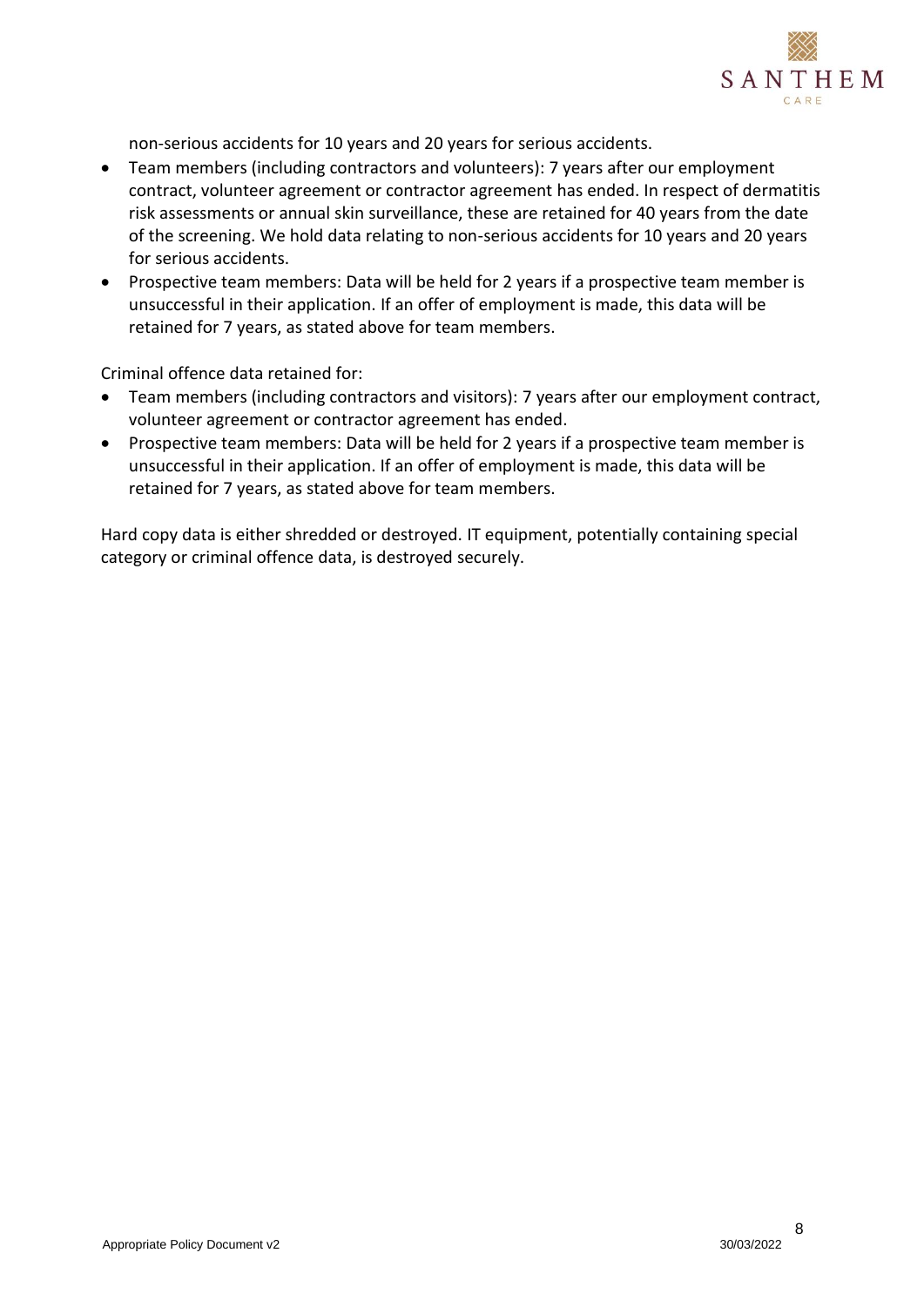

# **5. Schedule 1 conditions for processing**

We can only process special category data if we can meet one of the specific conditions in Article 9 of the UK GDPR. Five of the conditions for processing are provided solely in Article 9 of the UK GDPR. The other five require authorisation or a basis in UK law, which means we need to meet additional conditions set out in the Data Protection Act (DPA) 2018.

<span id="page-8-0"></span>

| <b>Data</b>                                              | Who it relates to | <b>Reason for</b><br>processing          | Lawful basis (Article 6)                                 | <b>Condition for processing</b><br>(Article 9/Schedule 1)                                                                                                                                 |
|----------------------------------------------------------|-------------------|------------------------------------------|----------------------------------------------------------|-------------------------------------------------------------------------------------------------------------------------------------------------------------------------------------------|
| Health data relating to<br>physical and mental<br>health | Clients           | Accident and<br>incident<br>management   | $6(1)(c)$ : we have to comply<br>with a legal obligation | Article 9(2)(h) - provision of health or<br>social care or treatment or the<br>management of health or social care<br>systems and services [DPA 2018,<br>Schedule 1, Part 1, paragraph 2] |
| Health data relating to<br>physical and mental<br>health | Clients           | Contract<br>management                   | $6(1)(b)$ : we have a contract<br>with the data subject  | Article 9(2)(h) - provision of health or<br>social care or treatment or the<br>management of health or social care<br>systems and services [DPA 2018,<br>Schedule 1, Part 1, paragraph 2] |
| Health data relating to<br>physical and mental<br>health | Clients           | Delivery of<br>health and<br>social care | $6(1)(c)$ : we have to comply<br>with a legal obligation | Article 9(2)(h) - provision of health or<br>social care or treatment or the<br>management of health or social care<br>systems and services [DPA 2018,<br>Schedule 1, Part 1, paragraph 2] |
| Health data relating to<br>physical and mental<br>health | Clients           | Legal and<br>regulatory<br>compliance    | $6(1)(c)$ : we have to comply<br>with a legal obligation | Article 9(2)(h) - provision of health or<br>social care or treatment or the<br>management of health or social care<br>systems and services [DPA 2018,<br>Schedule 1, Part 1, paragraph 2] |
| Health data relating to<br>physical and mental<br>health | Enquirers         | Enquiry<br>management                    | $6(1)(f)$ : it's in our legitimate<br>interests          | Article 9(2)(h) - provision of health or<br>social care or treatment or the<br>management of health or social care<br>systems and services [DPA 2018,<br>Schedule 1, Part 1, paragraph 2] |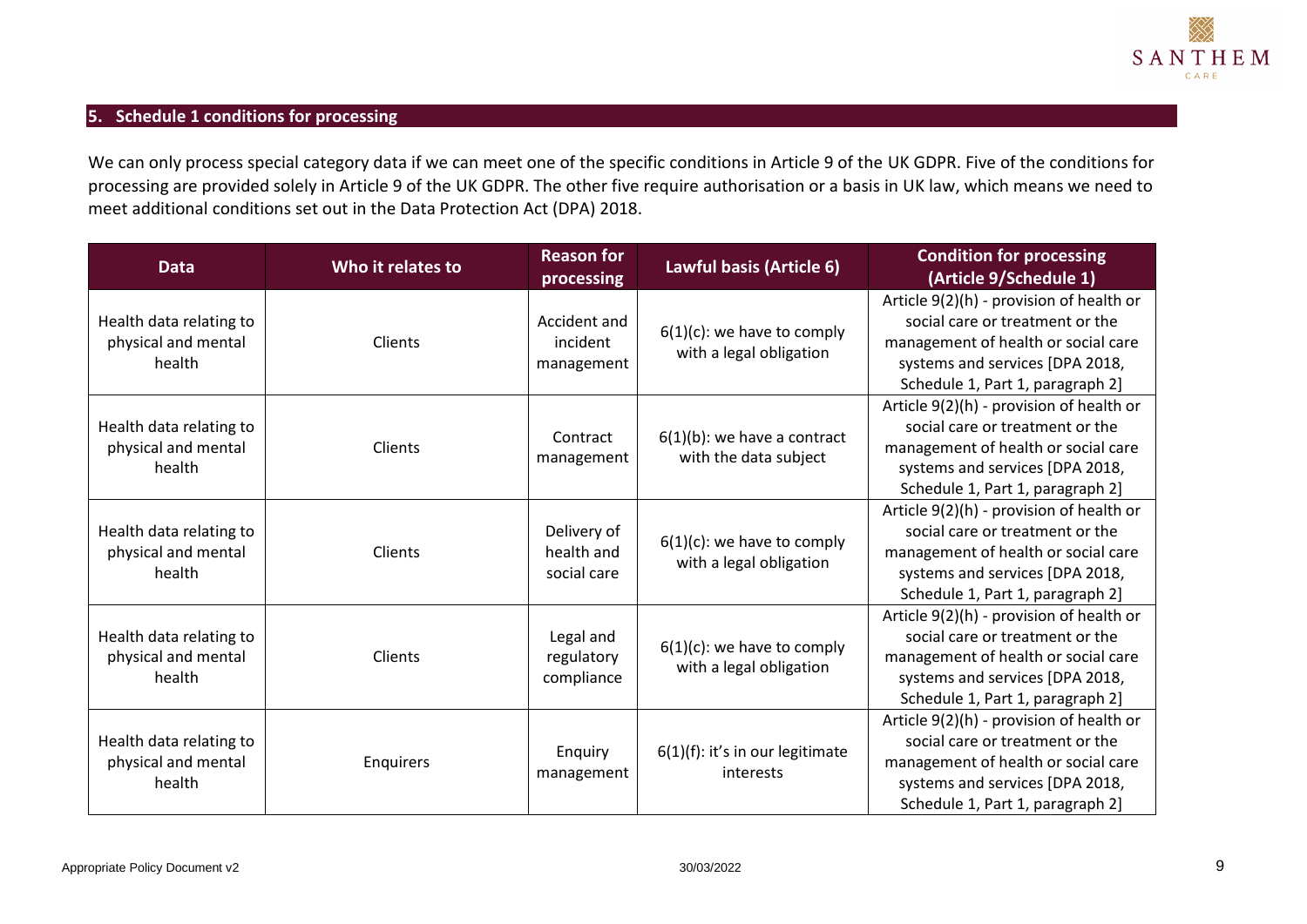

| <b>Data</b>                                              | Who it relates to        | <b>Reason for</b><br>processing        | Lawful basis (Article 6)                                                       | <b>Condition for processing</b><br>(Article 9/Schedule 1)                                                                                                                                 |
|----------------------------------------------------------|--------------------------|----------------------------------------|--------------------------------------------------------------------------------|-------------------------------------------------------------------------------------------------------------------------------------------------------------------------------------------|
| Health data relating to<br>physical and mental<br>health | Prospective team members | Recruitment                            | $6(1)(b)$ : steps are required<br>prior to a contract with the<br>data subject | Article 9(2)(h) - provision of health or<br>social care or treatment or the<br>management of health or social care<br>systems and services [DPA 2018,<br>Schedule 1, Part 1, paragraph 2] |
| <b>Criminal convictions</b>                              | Prospective team members | Recruitment                            | $6(1)(b)$ : steps are required<br>prior to a contract with the<br>data subject | Article 9(2)(h) - provision of health or<br>social care or treatment or the<br>management of health or social care<br>systems and services [DPA 2018,<br>Schedule 1, Part 1, paragraph 2] |
| Racial or ethnic origin                                  | Prospective team members | Recruitment                            | $6(1)(b)$ : steps are required<br>prior to a contract with the<br>data subject | Article 9(2)(b) - Employment, social<br>security and social protection [DPA<br>2018, Schedule 1, Part 1, paragraph 1]                                                                     |
| Health data relating to<br>physical and mental<br>health | Team members             | Accident and<br>incident<br>management | $6(1)(c)$ : we have to comply<br>with a legal obligation                       | Article 9(2)(b) - Employment, social<br>security and social protection [DPA<br>2018, Schedule 1, Part 1, paragraph 1]                                                                     |
| Health: COVID test<br>details and result                 | Team members             | COVID-19<br>risk<br>mitigation         | $6(1)(e)$ : we are carrying out<br>tasks in the public interest                | Article 9(2)(i) - public health [DPA<br>2018, Schedule 1, Part 1, paragraph 3]                                                                                                            |
| Health data relating to<br>physical and mental<br>health | Team members             | COVID-19<br>risk<br>mitigation         | $6(1)(e)$ : we are carrying out<br>tasks in the public interest                | Article 9(2)(i) - public health [DPA<br>2018, Schedule 1, Part 1, paragraph 3]                                                                                                            |
| Health data relating to<br>physical and mental<br>health | Team members             | Employee<br>performance<br>management  | $6(1)(c)$ : we have to comply<br>with a legal obligation                       | Article 9(2)(b) - Employment, social<br>security and social protection [DPA<br>2018, Schedule 1, Part 1, paragraph 1]                                                                     |
| Trade union<br>membership                                | Team members             | Employee<br>performance<br>management  | $6(1)(c)$ : we have to comply<br>with a legal obligation                       | Article 9(2)(b) - Employment, social<br>security and social protection [DPA<br>2018, Schedule 1, Part 1, paragraph 1]                                                                     |
| <b>Criminal convictions</b>                              | Team members             | Employment                             | $6(1)(c)$ : we have to comply<br>with a legal obligation                       | Article 9(2)(h) - provision of health or<br>social care or treatment or the<br>management of health or social care                                                                        |